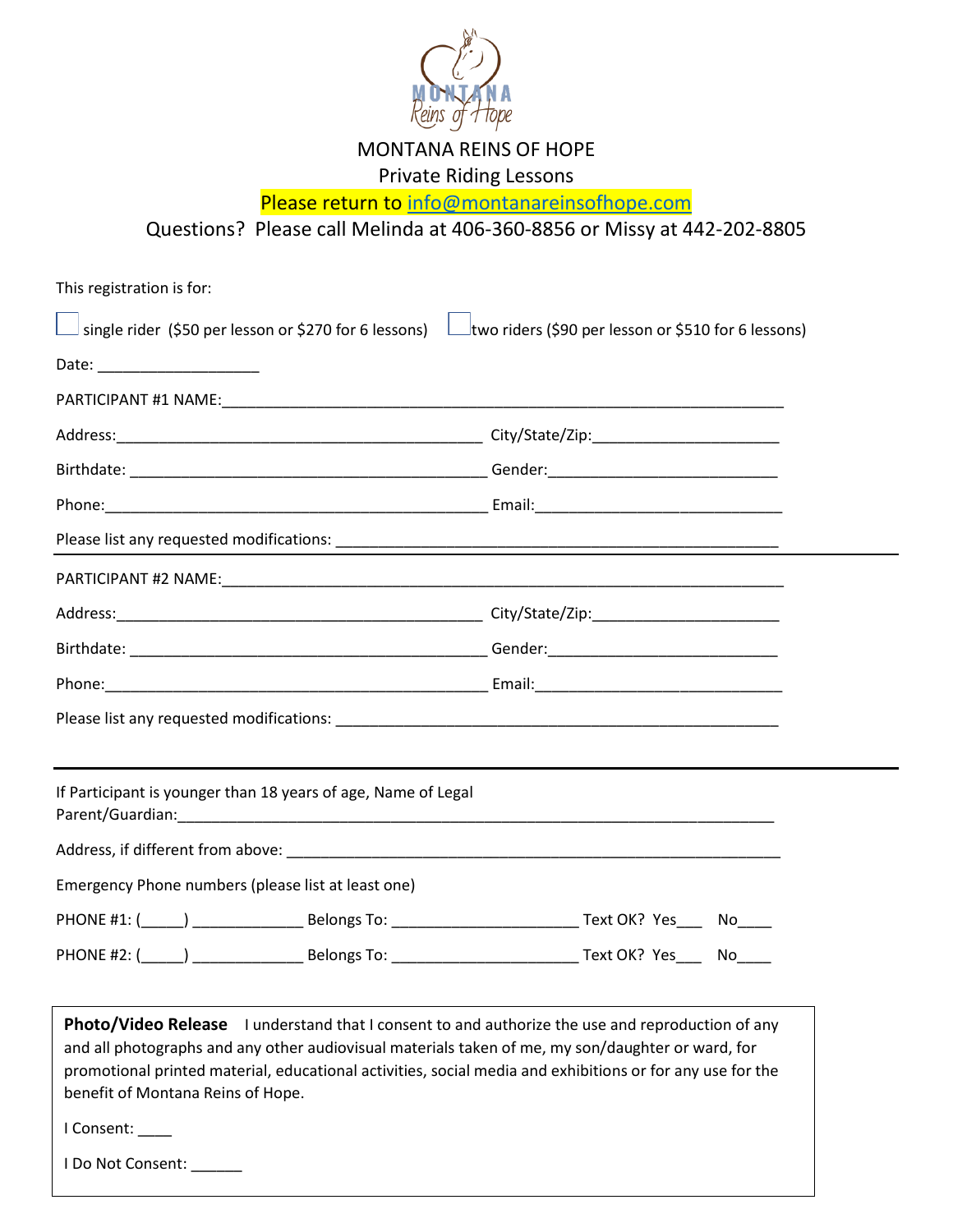| What is your riding level?     |               |              |              |
|--------------------------------|---------------|--------------|--------------|
| Beginner                       | Novice        | Intermediate | Advanced     |
| How often do you ride?         |               |              |              |
| Daily                          | Weekly        | Monthly      | Other        |
| How Long have you been riding? |               |              |              |
| Do you have your own horse?    |               |              |              |
| lYes<br>lNo                    | ease.         |              |              |
| Where do you like to ride?     |               |              |              |
| Arena                          | <b>T</b> rail | Other        |              |
| Do you compete?                |               |              |              |
| <u>l</u> Yes<br>No             |               |              |              |
| What discipline do you prefer? |               |              |              |
| Western pleasure               | English       | Jumping      | <b>Other</b> |

### **Lessons are offered March 14-April 30; June 9-September 2; September 14-October 23**

### **Days are Saturdays, Sundays, Mondays and Tuesdays**

Saturdays and Sundays start at 1:00 (1:00-2:15; 2:15-3:30; 3:30-4:45) and Monday and Tuesday slots start at 2:15 (2:15-3:30; 3:30-4:45; 4:45-6:00)

Please Indicate desired dates/times for lessons\_\_\_\_\_\_\_\_\_\_\_\_\_\_\_\_\_\_\_\_\_\_\_\_\_\_\_\_\_\_\_\_\_\_\_\_\_

\_\_\_\_\_\_\_\_\_\_\_\_\_\_\_\_\_\_\_\_\_\_\_\_\_\_\_\_\_\_\_\_\_\_\_\_\_\_\_\_\_\_\_\_\_\_\_\_\_\_\_\_\_\_\_\_\_\_\_\_\_\_\_\_\_\_\_\_\_\_\_\_\_\_\_

| (lessons are \$50 per session or \$45 per session with pre-paid package of 6 lessons. Please |  |
|----------------------------------------------------------------------------------------------|--|
| make checks payable to Montana Reins of Hope)                                                |  |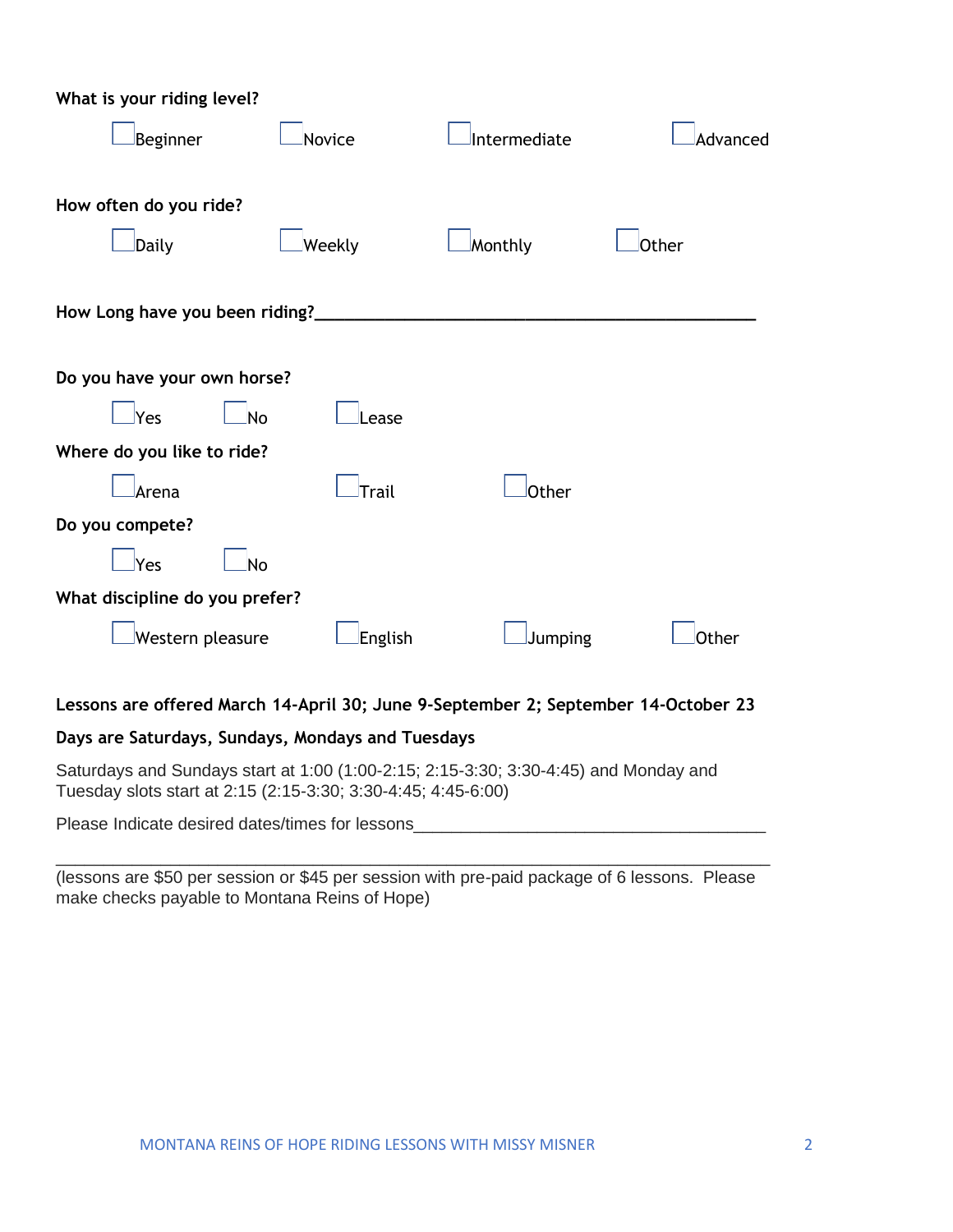### **MONTANA REINS OF HOPE and WILD2RIDE ACADEMY VOLUNTARY RELEASE OF LIABILITY ASSUMPTION OF RISK AND INDEMNITY AGREEMENT**

I HEREBY ACKNOWLEDGE, that I/my child (if applicable) have voluntarily applied to participate in instruction and tare, handling and riding of horses with CORSO CO, L.L.C., DBA MONTANA REINS OF HOPE (herein after Montana Reins of Hope), such instruction to take place on the premises of Mallard Ridge Ranch, Missoula, MT.

I am aware that all activities involving horses can be inherently dangerous and hazardous, and I am voluntarily participating in these activities with knowledge of the danger involved and hereby agree to accept any and all risks of injury or death.

In consideration for being permitted to participate in said instruction and training:

## **Release of Liability and Hold Harmless**

- 1.I HEREBY RELEASE, WAIVE, DISCHARGE, AND COVENANT NOT TO SUE, CORSO CO. L.L.C., individually and doing business as MONTANA REINS OF HOPE, each and every agent, employee or rider thereof, and the Wild2Ride Academy, all for the purposes herein referred to as "Releasees", from all liability to myself, my legal representative, distributes, guardians, assigns, heirs, and next of kin, all for purposes herein referred to as "Releasors", for injury, death, or damage resulting from my participation in said instruction and training as a result of the negligence of Releasees, or any employee, servant, agent, or contractor of Releasees. I further release and discharge Releasees from all liability to Releasors for injury, death or damage resulting from my participation in said instruction and training as a result of the negligence of any other party or parties in attendance. In addition, I hereby release and discharge Releasees from all actions, claims or demands Releasors now have or may hereafter have for injury, death, or damage resulting from my participation in such activities.
- 2.I HEREBY AGREE TO INDEMNIFY AND SAVE AND HOLD HARMLESS Releasees and each of them, from any loss, liability, damage, or cost they, or any of them, may incur due to my participation in said instruction and training.
- 3.I HEREBY ASSUME FULL RESPONSIBILITY FOR AND RISK OF BODILY INJURY, DEATH OR PROPERTY DAMAGE due to the negligence of Releasees, or any of them, or of any employee, servant, agent, or contractor of Releasees resulting from my participation in said instruction or training.
- 4.I EXPRESSLY acknowledge that activities involving horses involve INHERENT RISKS which mean that there are dangers or conditions which are an integral part of horse activities and include, among other things, the propensity of a horse to behave in ways that may result in injury, harm or death to persons on or about them; and the unpredictability of a horse's reaction to such things as sounds, sudden movement and unfamiliar objects, persons, or other animals.

## **Riding Helmet and Apparel Warning**

1. Participant acknowledges that all horse handlers and riders should wear protective headgear which meets or exceeds the quality standards of the SEI certified ASTM standard while riding and being near horses and understands that the wearing of such helmet may reduce the severity of any injury incurred, and if Participant t chooses not to wear such helmet, Participant assumes all such risk of injury resulting therefrom. All minors must wear protective headgear